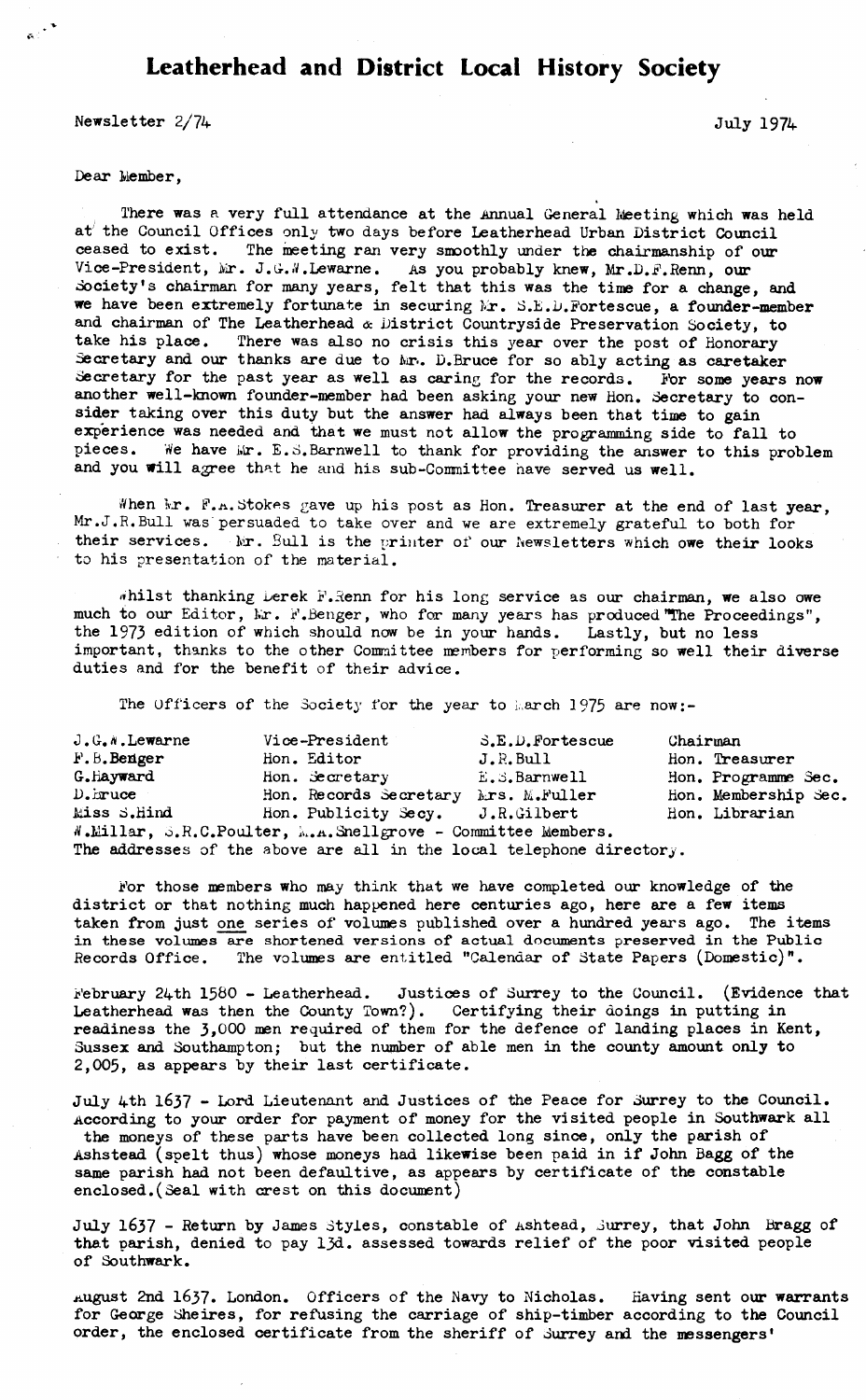**affidavit herein sent will acquaint you with his behaviour, wherewith we entreat** you to acquaint the Lords.

1. Certificate of Sir Anthony Vincent. Edmund marker, one of the messengers, coming **on the 13th July to George Sheires of Great oookham, Surrey, charged him to obey a warrant of the Officers of the Navy, and to go with him to the said officers. Sheires refused, saying he had no horse that he could ride, and also refused to use Barker's horse, but in conclusion it was agreed that barker should go that night to Leatherhead, and that Sheires would call upon him the morning following by seven of the clock, and so both ride together to Chatham. Sheires threatened to question Barker for the execution of this service. Stoke, 14th July 1637.**

**2. Affidavit of Edmund marker. States the above facts more minutely, and with various additional particulars. Sheires in the first place refused to obey the warrant because he was the King's servant. Instead of performing his promise to ride with barker from Leatherhead, Sheires left home that morning an hour earlier, and rode to Chatham another way without giving the officer any notice. On Barker's return to Chatham he found Sheires had been there, but was gone away to London, and Barker has been since unable to meet with him. Sworn 17th July 1637.**

July 18th 1639 - Fetcham. Dr. Thomas Turner to Sec. windebank. This week I waited **on Sir Francis Stydolfe, who desires to be resolved from you what course you mean to take touching the close adjoining your house; whether you propose to accept a lease or no. He is ready to make good the bargain either way, viz., for seven or twenty one years, or if you like to let it alone, he leaves you to your freedom. The first half-year's rent must be 15L., and after that 20L every half year. My wife and ngrself are earnestly importuned by our boy's nurse to desire your favour and help in a matter which concerns her very much. She is in danger to lose house and land, even all that she is worth, merely by a circumstantial defect in law, if yet it can be proved. I enclose the case, Now her request is that you would write** your letters to paron Weston, if you have any interest in him, that when this **matter shall come before him at the assizes at working, he would afford all lawful** favour to Richard Blundell and his tenant Joseph Seaman, against William Weller and **John Ede.**

P.S. We live in hope to see, if not your nonour, which we should much rejoice in, my lady and some of her company at our *Little retcham*.

**Finally - we know that the Saxons trod these parts because Leatherhead is mentioned in King ^fred's will, but from another .^nglo-^axon will of a certain Brihtric ana Aelfswith (his wife) made between** 9/3 **and** 967 **there is mention** of a Godwine of Fetcham - see  $\mu$ . hitelock, "Anglo-Saxon wills" - Cambridge 1930.

**These extracts alone offer scope for further research and all members can be of great assistance to the Society in taking notes for passing to the hon. Records** Secretary whenever the<sub>y</sub> are reading books which contain references to the district **however scant the information. The information must of course include the title and date of the book, the author and if possible the publisher.**

The Old quarry, Ashtead. Some members will remember the visit laid on for Sunday **afternoon the 7th April which due to the lack of a Newsletter at this time could** only be announced at the last two meetings. Mr.S.R.C.Poulter reports that the exca**vations come to an end this month. The work, directed by kessrs. Frank Pemberton** and Dick Temple of Nonsuch Antiquarian Society and by Mr. James Barfoot has pro**vided an opportunity for newcomers to gain experience. Several members of our Society availed themselves of this opportunity but a large proportion of the effort on the "dig" came from non-members. Some of these were fairly local - others have come from as far afield as Leith hill, West Norwood and Feltham. It is possible that our members have been reluctant to join in through lack of time tather than** lack of interest; this may also explain the small numbers taking part in "h.25" **activities, such as documentary research and hedgerow surveying. However, if enough people can manage even half a day, some weekends, useful work can be done, anyone** interested in archaeological or historical work on this scale should ring Kr.3.R.C. Poulter at Leatherhead 74773. Some exploratory sections across the line of Roman **roads in this area are being planned and one has already taken place through the Ashtead Villa spur from Stane Street (near Rendick's Nursery). For details contact kr. Frank Pemberton (61-669-5621),** 

Lr. James Barfoot writes as follows on the excavations at the Old <sub>v</sub>uarry:-**"Excavation at the Old ,uarry, The Warren, Ashtead, has continued each weekend since** February 9th with volunteers drawn from a very wide area. An exploratory section was **made in the terrace south of the house revealing the residual remains of an oval pitcut into the bedrock, two metres from the quarry edge, a second pit, north of the**

2**.**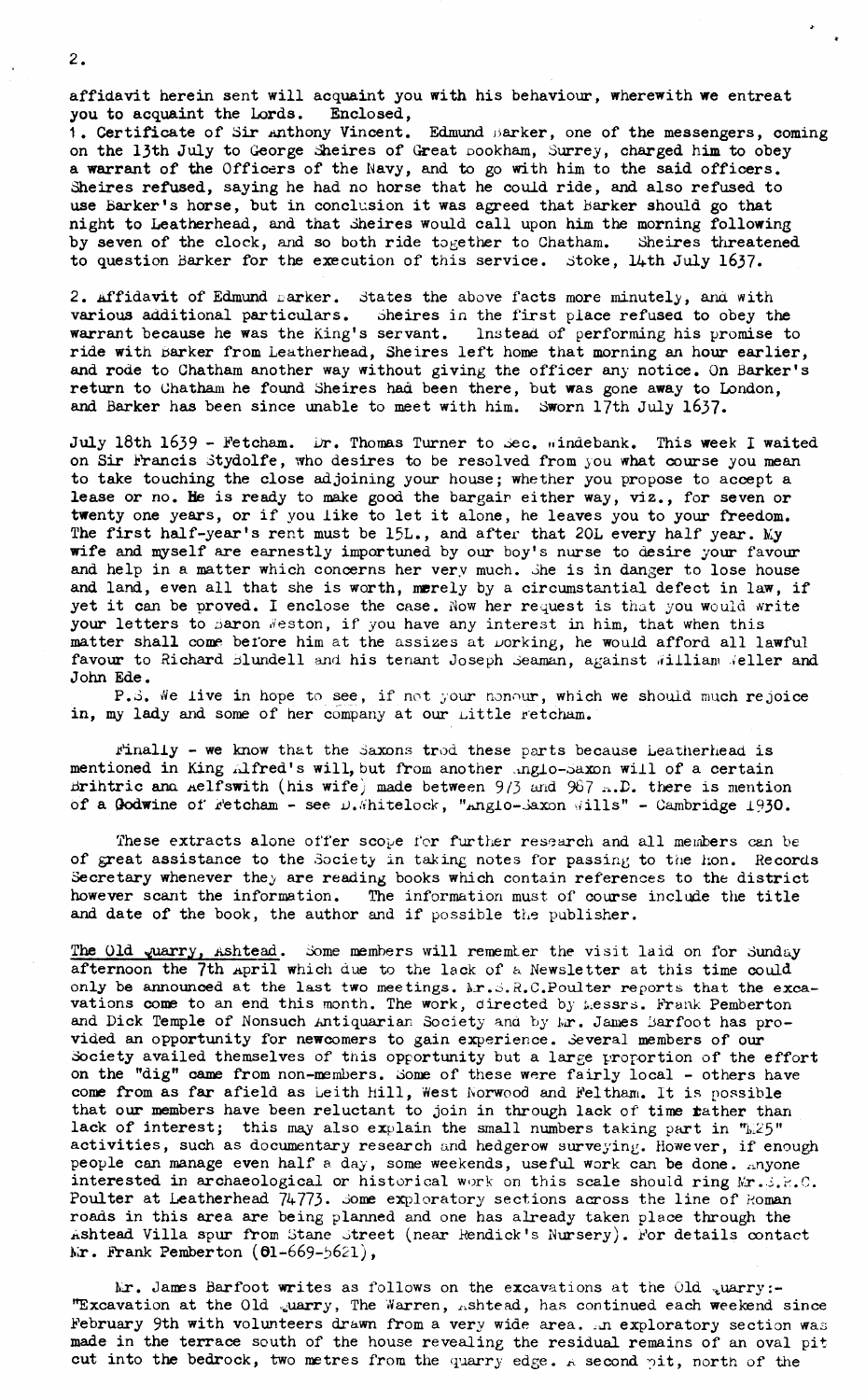**first, was located when the section was extended. This second pit appears larger than the first and has yielded the first pottery fragments to be found together with fire-cracked flints and a worked flint blade. However, early nineteenth century pipe stems were also recovered from another part of this pit at the same level as thelron age pottery sherds. These pits would have been at least 4.9 metres deep when measured from the probable original land surface. Iron age pottery has also been recovered from the top-soil in the garden together with some late Mediaeval sherds. The pits would at the moment appear to be the residual remains of eighteenth to early nineteenth century chalk wells or deneholes left after late nineteenth century quarrying had produced the present terrace, the multiperiod artif acts being introduced when the pits were back-filled. Further sections were being dug between the house and the road to trace the source of the Iron Age sherds.**

**Just to aid your memory, the remainder of the year's programme and other items of interest are:-**

Nature Trail week at Nower *Nood*, Headley - 1st to 7th July.

Saturday 13th July. Coach trip to Ely - leader Mr. M. Snellgrove - calling at (if **time permits) the village of Stretham (preaching cross circa 1400, 19th c. tower** windmill, engine house with beam engine 1830) and Soham (rare weighing machine 1740, **Downfield tower windmill, rebuilt 1890 and church dating back to Norman times).** Sunday 22nd September - visit to lronbridge, Shropshire, here the first bridge con**structed in cast iron by Abraham Darby has stood since 1778. It is today the site of** the Ironbridge Gorge & Coalbrookdale Industrial Museums, hearby is an openair huseum **featuring clay working and a working Pottery. There will be an opportunity to visit buildwas Abbey, about two miles away. This is reckoned to be one of tlie three finest abbey ruins in England.**

**It may be a fairly long day but should prove a well worthwhile experience.** Coach fare £1.65 per person not including admission fees. Bring substantial packed **lunch although there will be a stop en route in each direction.**

Saturday afternoon 5th October. Jalk in Leith hill area, leader *ir. G.Clifton*, Vice President of the Dorking District Naturalists Society. Leet at 2.30 p.m. at Moss's **i.ood car park which is just beyond Ooldharbour village on the right (approaching from Dorking),** *tie* **will h^ve a member posted just outside the village to point the wa**y to the car park. Tea should be a little earlier than usual at Grimm's Kitchen, Abinger, to allow time for a circular walk back to the Leith Hill area and the cars. **Please let lir. Barnwell know three weeks beforehand whether or not you wish him to book tea for you.**

**Saturday afternoon 12th October. The visit to .alpole house, Strawberry hill in June was most enjoyable but regrettably it was necessary, for practical reasons, to limit the size of the party and a number of members were disappointed. Vith these in mind** we have been fortunate in arranging another visit. Again numbers must be restricted **but if those who were unlucky are still interested please advise the Programme Secretary as soon as possible to enable transport arrangements to be made. Friday 16th October, 8.00 p.m. at the Red Cross hall. "The Seashore", a Natural History talk with slides by i.irs.Joyce Pope, senior lecturer at the Natural History iviuseum, South Kensington, krs. Pope has suggested that members may like to bring any objects they have found relating to the natural history of the seaside for identification.**

Saturday 19th October. The Surrey Local History Council is holding a Symposium at **Dorking halls. Subject:- Hoad Transport, turnpike system, early road bridges and transport on the roads.**

Friday 15th November. The pallaway Lecture, open to the public, 8.00 p.m. at St. **John's School, Leatherhead, by kind permission of the Headmaster. Subject "European Armour" by I.Ir. C.Blair of the Victoria and Albert Museum, Department of ketalwork. The hall will hold a large audience and members can with c onfidence invite as many** friends as they wish, especially those who may be interested in joining the Society. **Friday 6th December. The Leatherhead Miscellany. Short talks by members on Leatherhead and district history - offers please to Programme Secretary before you put this Newsletter away. Bring along anything of antiquity, whether identified or not, found in your home or garden in the district.**

**The programme sub-committee will be meeting early in July to sketch out next year's programme.** We believe that we owe our large membership to the fact that we have tried to produce programmes that contain not only variety but the unusual. **Some excursions we have not tried yet, such as skin diving for lost Atlantis, but if members would like to put forward suggestions not only for visits but for unusual lectures, the Programme Sub-Coranittee will consider all the merito and demerits. Above all we must keep in mind the essential feature - quality.**

**Keeping in Touch. Many matters are discussed in Committee of which nwrabers may not otherwise be aware. Here are some topics which have arisen at the last three Committee meetings, inquiry regarding history** *of 1* **-eatherheaa Brewery; donation of**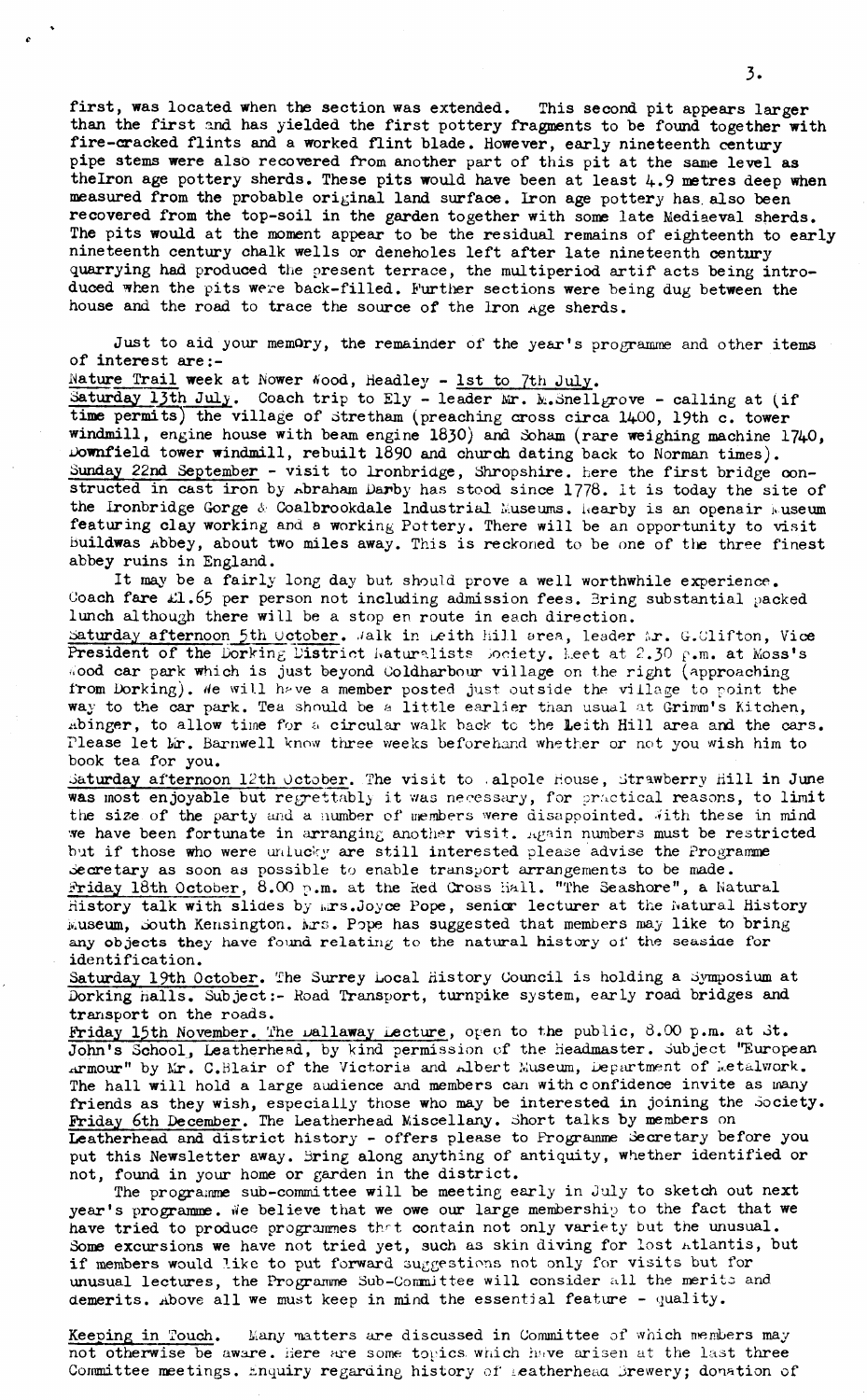**the timber by Mr.K.Snellgrove for the purpose of re-instating a "bedstead" grave head (now rather rare) in a local churchyard; donation made to the Upper Avon Project from the proceeds of the last Dallaway lecture; local conservation areas; European Architectural heritage Year; purchase of a good slide projector for the Society; visit by St. John's School .Archaeological Society to the Old** *quarry,* **Ashtead;** preparation of a history of *ishtead*, Leatherhead and retcham; Census returns for Leatherhead, Ashtead and Bookham; Jallaway papers acquired by west Sussex Archives; Mole Valley Coat of *irms*; assistance for the Programme Secretary; formation of a **Junior Local History Society in the district.**

The Society gave useful assistance to the Bookham Community Association on the **15th June in providing manpower and material \*'or the purpose of depicting "Bookham** Past" during Village  $\mu$ ay.

**Mr. D.P.Renn is engaged on a study of the objects found at the time of the** Society's first excavation and he would welcome assistance for a short time from anyone willing to draw items, mainly pottery.  $\Delta x$ . D.Bruce, Hon. Records Secretary, **would likewise welcome assistance, say once a month from any person who would like to help and learn the art of keeping archives in a form in which they can be readily consulted. The latest acquisitions to the Records are:-**

The full text of a local folk song "The Poor Murdered *Noman"* - she was found on **Leatherhead Common in 1834. This also includes the music I**

**Xerox copy of the trust deed of the Bookham silver Band 1916.**

**Donation of copies of the Great and Little Jookham census returns of 1871 by a** new member Mr. Clarke of Bookham.

Excavations within easy reach. .e have details of a number of these through Surrey Archaeological Society and any member wishing to participate should ring G.Hayward **at Leetherhead 72674 for information.**

**Prom time to time we include in the Newsletter a list of books and magazines** for sale which are surplus to our requirements:-

 $T_{14}$   $+1.6$ 

**Price in new oence**

## **BOOKS**

**Author, Editor or Publisher\_\_\_\_\_\_\_\_**

| r an Troitet            | TT ATC                                                                           | new netter       |
|-------------------------|----------------------------------------------------------------------------------|------------------|
| monymous                | The Pauliad, $(1863)$ (E <sub>1</sub> ic Poem)                                   | 20 <sub>o</sub>  |
| Blegen, C.m.            | Troy $(1963)$                                                                    | 100 <sub>1</sub> |
| British Museum Trustees | antiquities of Roman Britain (1958)                                              | 20               |
| Cantalamessa, G.        | Giuseppe Sacconi (in Italian) (1911)                                             | 20               |
| Chadwick, J.            | The decipherment of Linear $B(1958)$                                             | 50               |
| Childe, V. Gordon       | The Dawn of European Civilisation (1957)                                         | 125              |
| $\mathbf{H}$<br>Ħ.      | New Light on the Most Ancient East $(1956)$                                      | 100              |
| Cole, Sonia             | The Prehistory of East Africa $(1954)$                                           | 25.              |
| Frere, S.S.             | Verulamium Excavation Committee -                                                |                  |
|                         | 4th and 5th Interim Reports                                                      | each 20          |
|                         | Plan of Verulamium $(1941)$                                                      | 10               |
| H.M. Stationery Office  | The Country Code (1951)                                                          | 5                |
| Jenkins, F.             | Roman Canterbury: Excavations in Lurgate $1946 - 48$                             | 10               |
|                         | Ħ<br><br>5 Watling St. $1\frac{1}{4}$                                            | 10               |
|                         | A Roman Tilery - Two Pottery Kilns at Durovernum                                 | 10               |
| Kosay, H.Z.             | Alacahoyuk (in English)                                                          | 20               |
| $\text{Log}d$ , S.      | Early Anatolia (1956)                                                            | 25               |
| Mallowan, N.E.L.        | Twenty-five years of Lesopotamian Discovery (1932-                               | 20               |
| Rice, T.T.              | The Scythians $(1957)$                                                           | 1956),<br>70     |
| Ryan, L.V.              | Roger Ascham (1963)                                                              | 150              |
| Zeuner, F.E.            | The Pleistocene Period (1959)                                                    | 150              |
| MAGAZINES               |                                                                                  |                  |
|                         | Ancient Egypt : 21 discontinuous parts 1914-1927, $\angle 1.50$ the set or each  | 10               |
|                         | Antiquity : 45 discontinuous parts $1929-1968$ . £6.00 the set or each           | 20               |
|                         | Archaeologia : Volumes 89, 90 and 92. £1.20 the three or each                    | 50               |
|                         | British Archaeological Abstracts : Volume 1 No. 1                                | 20               |
|                         | Bulletin of the Institute of Archaeology, 6 discontinuous vols. £1.20 or each 25 |                  |
|                         | Council for British Archaeology : Various reports 40p for six or each            | 10               |
| Ħ<br>Ħ                  | : Research reports Nos. 5 $\&$ 6 each                                            | 20               |

4 **.**